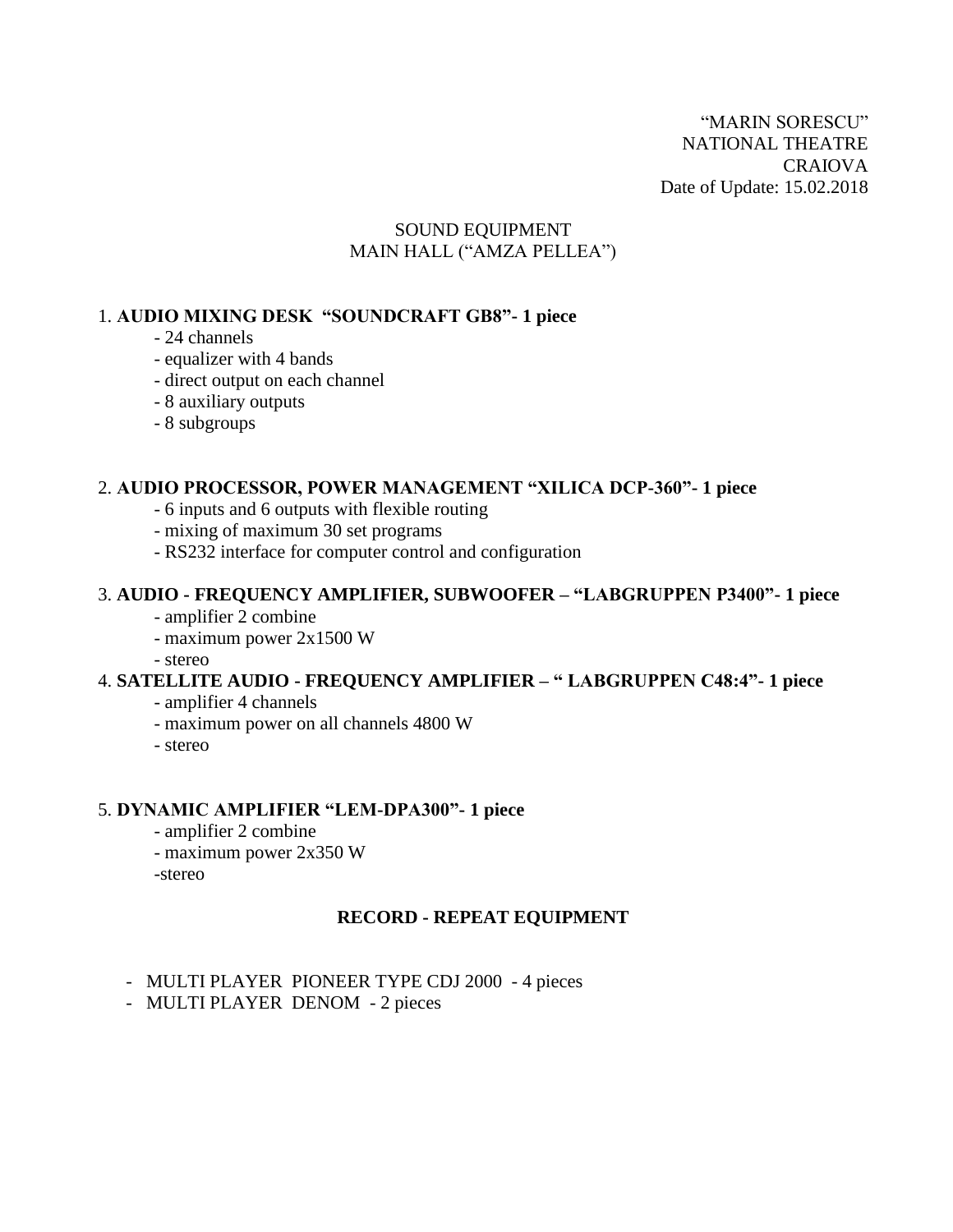# **MICROPHONES**

- Wired microphones type AKG-D 330BT 6 pieces
- Microphone wireless type SHURE SLX 4 pieces
- Headset microphone with hooks around both ears type Sennheiser HSP4 EW 15 pieces
- Dynamic vocal microphone type Shure SM58LC 3 pieces
- Dynamic instrument microphone type Shure SM57 4 pieces
- Condenser Instrument Microphone type Shure SM81LC 5 pieces
- One-Ear Headband Microphone type DPA CARDIOID -15 pieces

#### 1. **Passive acoustic enclosure "FBT PSR 212 M"** – 4 pieces (ceiling)

- 2 way configuration
- long term power 300 W
- short term power 1200 W
- nominative impedance 4 ohm
- omni-directional

## **2. Satellite acoustic enclosure 3 ways "QUBE–BRH"(front of the stage)-2 pieces**

- 3 way configuration
- long term power 400 W
- short term power 1600 W
- nominative impedance 4 ohm
- omni-directional

## **3. Satellite acoustic enclosure 3 ways triple horn TYPE QUBE – BRH (back of audience) - 2 pieces**

- 3 way configuration
- long term power 830 W
- nominative impedance 4 ohm
- omni-directional

#### **4. Acoustic enclosure, subwoofer of 18 inch horn QUBE (front of the stage)- 2 pieces**

- long term power 800 W
- short term power 3200 W
- nominative impedance 4 ohm
- Omni-directional

## **5. Satellite acoustic enclosure QUBE – QM115 (behind the stage)- 2 pieces**

- 3 way configuration
- long term power 350 W
- short term power 1400 W
- nominative impedance 8 ohm
- Omni-directional